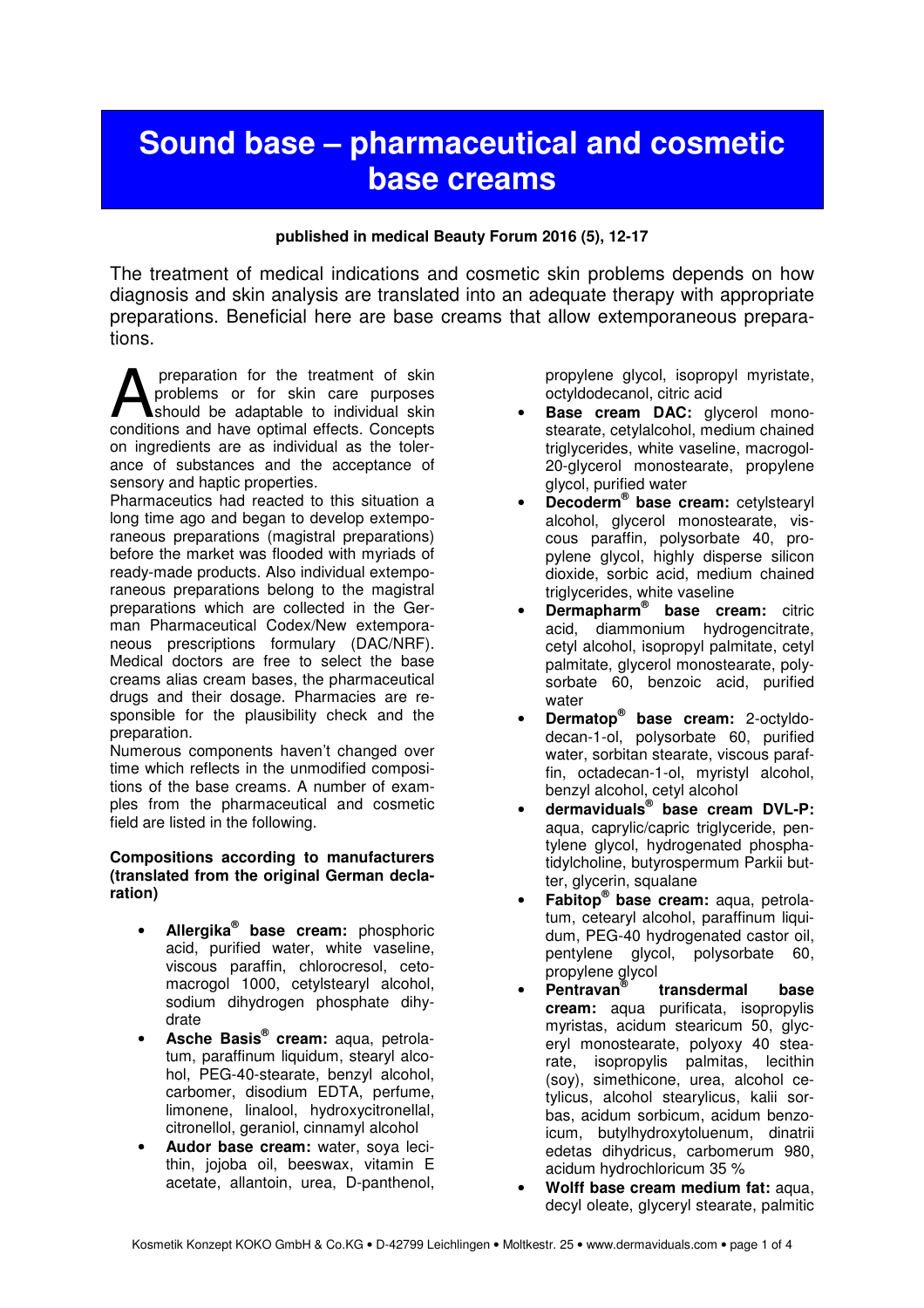acid, stearic acid, ceteareth-3, linoleic acid, tromethamine, cera alba, perfume, methyl paraben, sodium ethyl paraben

Today's abundance of validated magistral preparations but also the slow inclusion of new ingredients into the pharmacopoeias or comparable country-specific documentation are quite an obstacle for the adaptation of cream bases to modern ingredients:

- Ph. Eur. Pharmacopoea Europaea (Europäisches Arzneibuch)
- DAB German Pharmacopoeia (Deutsches Arzneibuch)
- DAC German Pharmaceutical Codex (Deutscher Arzneimittel Codex)
- DMF Drug Master Files der FDA (Food and Drug Administration, USA)

Recent base creams with ingredients that comply with the German Cosmetic Regulation (KVO) but are not monographed in the pharmacopoeia or, in other words, are not adequately scientifically described, are considered to be cosmetic cream bases and, according to the German Pharmacy Operations Ordinance (Apothekenbetriebsordnung – ApBetrO), permitted for the processing of topical magistral preparations if their identity has been adequately verified, the certificate of analysis of the supplier is on hand and analytical testing has been implemented.<sup>1</sup>

### **Base creams and active agents – synergy effects wanted**

Still today there is a problem of relapses with extemporaneous preparations when the pharmaceutical drug is highly effective for the treatment of infections but the cream base does not support the recovery of the skin barrier. After the treatment  $-$  just to stay with this example – germs may again penetrate into the skin via the still damaged skin barrier.

By the same token it should be mentioned that corneotherapy, which was developed in the nineties and is based on the use of adequate active agent free base creams to regenerate the skin barrier, could prove clinically significant results, as e.g. in the case of atopic skin.<sup>2</sup><br><sup>3</sup> Hence base creams in magistral preparations

should not only be active agent carriers but themselves have strong synergetic effects. With this objective in mind and to exclude counterproductive effects in the respective indications, it is essential to focus on the particular properties of a pharmaceutical or cosmetic base cream in the individual case. The following check list may be beneficial:

## **Base cream properties:**

- The function as a **carrier** and **depot** for lipophilic, hydrophilic or amphiphilic active agents implies that the base creams are compatible with the active agents (in pure or pre-dissolved form). Manufacturers of base creams usually compile compatibility lists which are available free of charge on request.
- The **transport of active agents** via skin barrier (carrier function) either is achieved via penetration boosters or via occlusive conditions. Occlusivity obtained with petrolatum (vaseline), mineral oils, waxes and W/O emulsions based on these products however slows down the recovery of the skin barrier and leads to counterproductive swelling in the skin. On the other hand, O/W emulsions with nonbiodegradable emulsifiers increase the transepidermal water loss (TEWL) and the dehydration of the skin through washout effects during skin cleansing. An alternative are indifferent lamellar base creams that are adapted to the structure of the skin barrier.
- To ensure the **tolerance** of base creams, individual allergies, sensitivities, irritations and last but not least the human psyche which reacts to sensory and haptic properties as well as packaging have to be taken into account.

In this context, the prevailing skin condition plays a decisive role. In the case of sensitive and even more of barrier disturbed skin, low molecular ingredients such as e.g. urea and hypertonic water phases of O/W emulsions can trigger a short burning sensation on the skin which usually is not tolerated by users. Furthermore, compatibility with the skin barrier and the dermal microbiome is significant for the longterm success of a treatment.

j 1 Schöffling U, Kosmetische Mittel als Rezepturgrundlagen, PTA heute 5;März 2016: 40-44

<sup>2</sup> Lübbe J, Evidence-Based Corneotherapy, Dermatology 2000; 200:285-286

<sup>&</sup>lt;sup>3</sup> Tabata N, O'Goshi K, Zhen YX, Kligman AM, Tagami H, Biophysical assessment of

persistent effects of moisturizers after their daily Applications: Evaluation of Corneotherapy, Dermatology 2000;200:308-313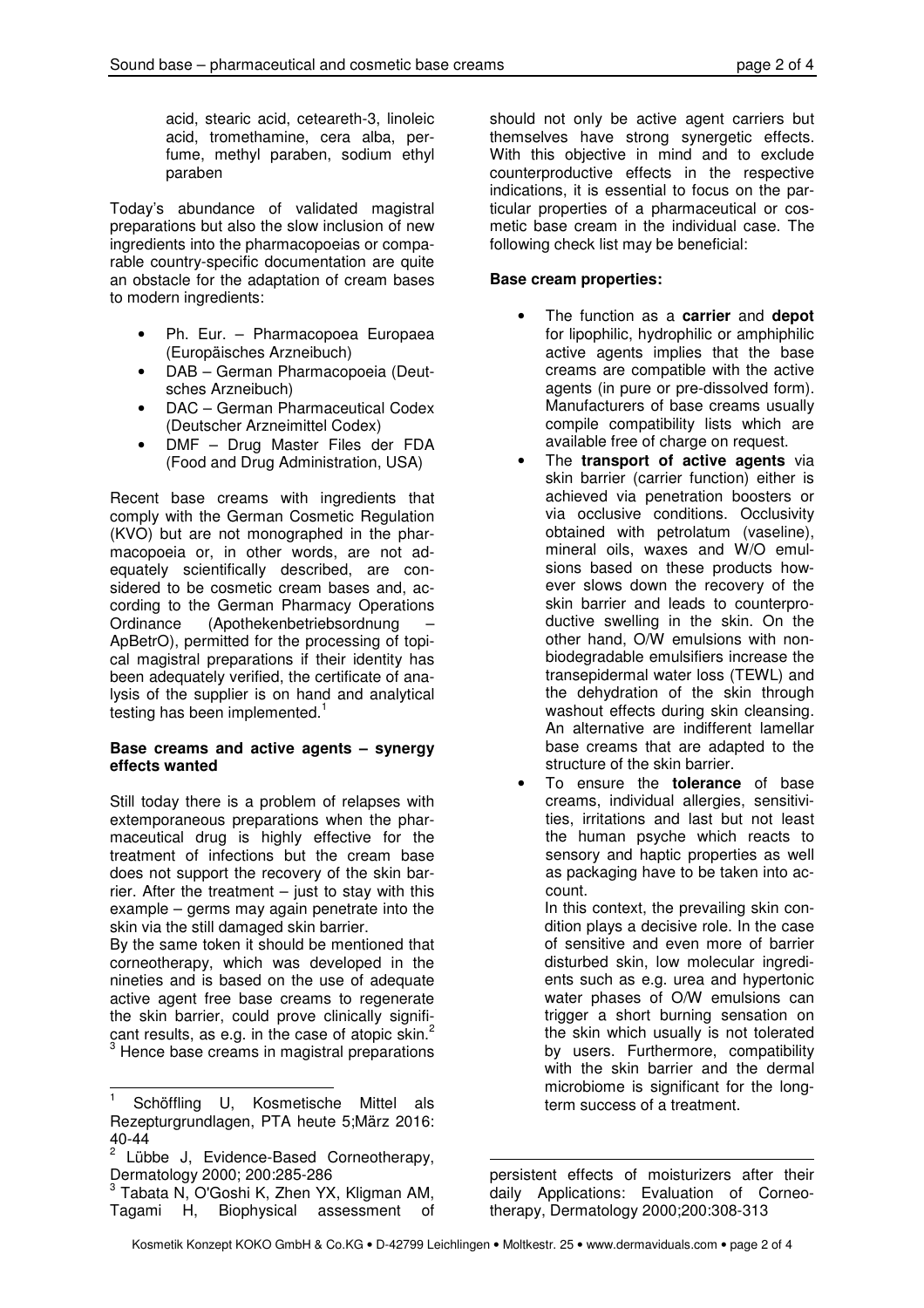Anaesthetising substances such as the emulsifier laureth-9 which reduces the sensation of pain should not be used unless it is medically indicated in the form of polidocanol (INN).<sup>4</sup> It goes without saying that comedogenic ingredients also are avoided.

- A significant criterion for base creams is the cosmetic **skin care effect** since additional skin care preparations should be avoided during the dermatological treatment in order to exclude unwanted interactions. Particularly lipid substances (oil phase) and moisturizers (water phase) should be biodegradable and compatible with the physiology of the skin. Even without active agents, the application of respective cream bases can be continued after the treatment until the skin is completely recovered. Beneficial are cream bases that can be used from dermatological therapy through to cosmetic prevention and skin care, in other words that can be enhanced with cosmetic active agents such as vitamins, vegetable oils (essential fatty acids), extracts and hyaluronic acid after the therapy.
- **Skin protection** is particularly important for hands that are permanently in contact with apparently harmless household chemicals or working substances. During the past twenty years the concept of sealing the skin ("plaster concept") has more and more been abandoned as it considerably impairs the natural recovery of the skin. The concept was substituted by a moderate skin protection - in combination with a high recovery effect during leisure and at night – which has proved to be the more efficient formula.
- The already mentioned **recovery of the skin** can be achieved with barrieractive corneotherapeutic ingredients, in other words, ingredients that in chemical and physical respect widely correspond with the natural conditions of the stratum corneum.<sup>5</sup>

 $\overline{a}$ 

• **Additives** are used for sensory and haptic purposes as well as for the stability during storage. Additives are emulsifiers, consistency agents, filmforming substances, antioxidants, complexing agents, preservatives, perfumes and dyes with partly counterproductive properties. Emulsifiers with comparatively high critical micelle concentrations (CMC) can irritate sensitive skin and trigger washout effects. Strong complexing agents such as EDTA inactivate metal-containing endogenous antimicrobial peptides (AMP) and oxidoreductases. Synthetic antioxidants such as BHT (butylated hydroxytoluene) as well as the preservatives listed in the annex of the German Cosmetic Regulation and perfumes are well-known for their allergenic properties. This should be considered in the case of a potential predisposition of the users. Subjects of some debate but less crucial are the pH-values of the cream bases, since the natural buffer of the skin rapidly reestablishes the starting values. These values usually are between pH 5.5 and pH 7.

# **Regulatory framework**

Besides the technical properties of the base creams, also regulatory aspects are of interest. The German Pharmacies Operations Ordinance (ApBetrO) is legally binding for the **production of individual pharmaceutical preparations in pharmacies.** Individual cosmetic preparations have to be processed according to the German Cosmetic Regulation which applies for cosmetic institutes but also for pharmacies. Just to mention an example: Only recently a pharmacy had to cease its online trade activities because the labelling requirements of the German Cosmetic Regulation have not been observed. $^6$ 

With regard to the cost reimbursement by the statutory health insurance, the competence of the pharmacists should not be questioned. In other words, the pharmacist is free to decide whether he uses a cosmetic or pharmaceutical cream base for the extemporaneous preparation. The re-assessment in the case that a cosmetic base cream was processed is not allowed though. $7$  A prerequisite is, however, that the documentation according to the German Pharmacies Operations Ordinance is

<sup>4</sup> Polidocanol in kosmetischen Mitteln, Stellungnahme des Bundesinstituts für Risikobewertung (BfR) vom 15.Oktober 2003

<sup>&</sup>lt;sup>5</sup> Iwai I et al. The human skin barrier is organized as stacked bilayers of fully extended ceramides with cholesterol molecules associated with the ceramide sphingoid moiety. J Invest Dermatol (2012), doi: 10.1038/jid. 2012.43, 1-11

 6 VG Ansbach, Urt. v. 20.11.2012 – AN 1 K 11.02002035

<sup>7</sup> Berger A, Fragen aus der Rezeptur, PTA heute online